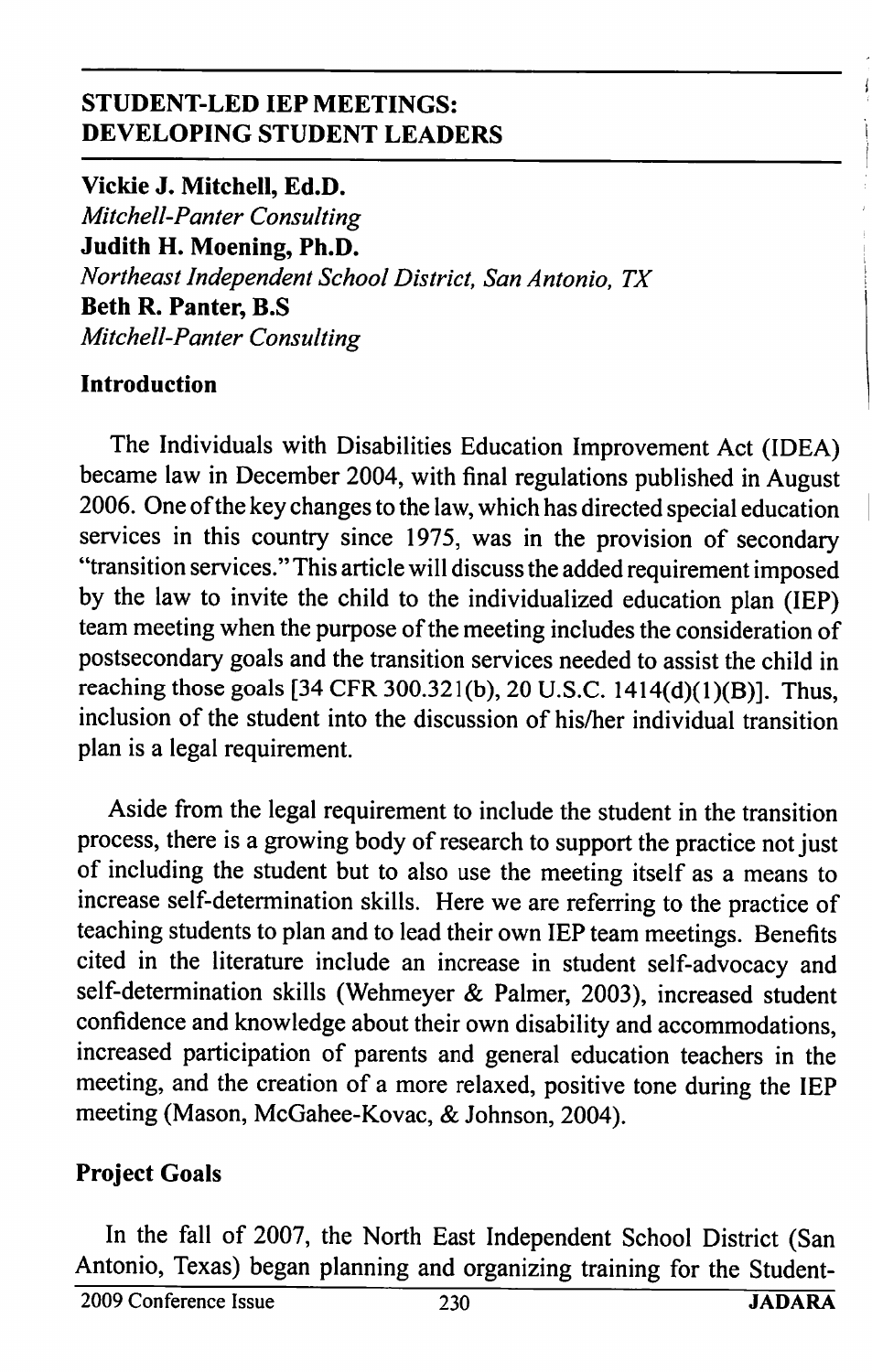Led lEP Meeting as the vehicle to train self-determination and leadership skills to students with disabilities who were served under special education. A high school and a feeder middle school were identified as part of the pilot project. The selection of the two schools was made based on the experience, expertise, and child-centered philosophy of the special education teachers and campus coordinators. Prior to the selection of students, a general training about the strategies to implement the process was provided to teachers in the Student-Led lEP pilot. A matrix was provided to the pilot schools as a guide to select students for the pilot.

In order to promote success of the pilot, it was important to design the training in a manner that would facilitate learning the process without the complication of factors unrelated to Student-Led lEP meetings. For example, teachers were advised to select students who already displayed leadership skills, communication whether vocal or assistive technology, and a desire to learn. Teachers would be learning alongside the students, and the goal for the teachers and students was to focus on learning the Student-Led lEP process. Once teachers had learned the process, they would be in a better position to teach the Student-Led lEP Meeting process to all students served by special education. The 2007-2008 academic year was Year One of the initiative. Year One included professional development on Student-Led lEP meetings, planning the Year One pilot, the selection of schools, teachers, and students, the joint training of students and teachers, and the implementation of the training by the students and teachers from the pilot campuses. During Year Two, 2008-2009, the pilot will be expanded to include two additional high schools and four middle schools. The central office special education staff participated in a Trainer of Trainers (TOT) to learn to train students and teachers across the district, from elementary through secondary. Another Train the Trainers was conducted, but this one was for students. Students, who were trained in 2007-2008 sessions and directed all or part of their lEP Meeting, participated in a Peer TOT to learn to train peers on Student-Led lEP Meetings. Day Two of the training included parent information and parent training to support their child's participation in the lEP Meeting.

### Empowering Students

According to Palmer & Wehmeyer (2006), some of the self-determination skills to be taught during the elementary years are choice-making, reconsidering choices made in the past by considering the results, teaching "thinking aloud" so children hear the steps adults take as they problem-solve,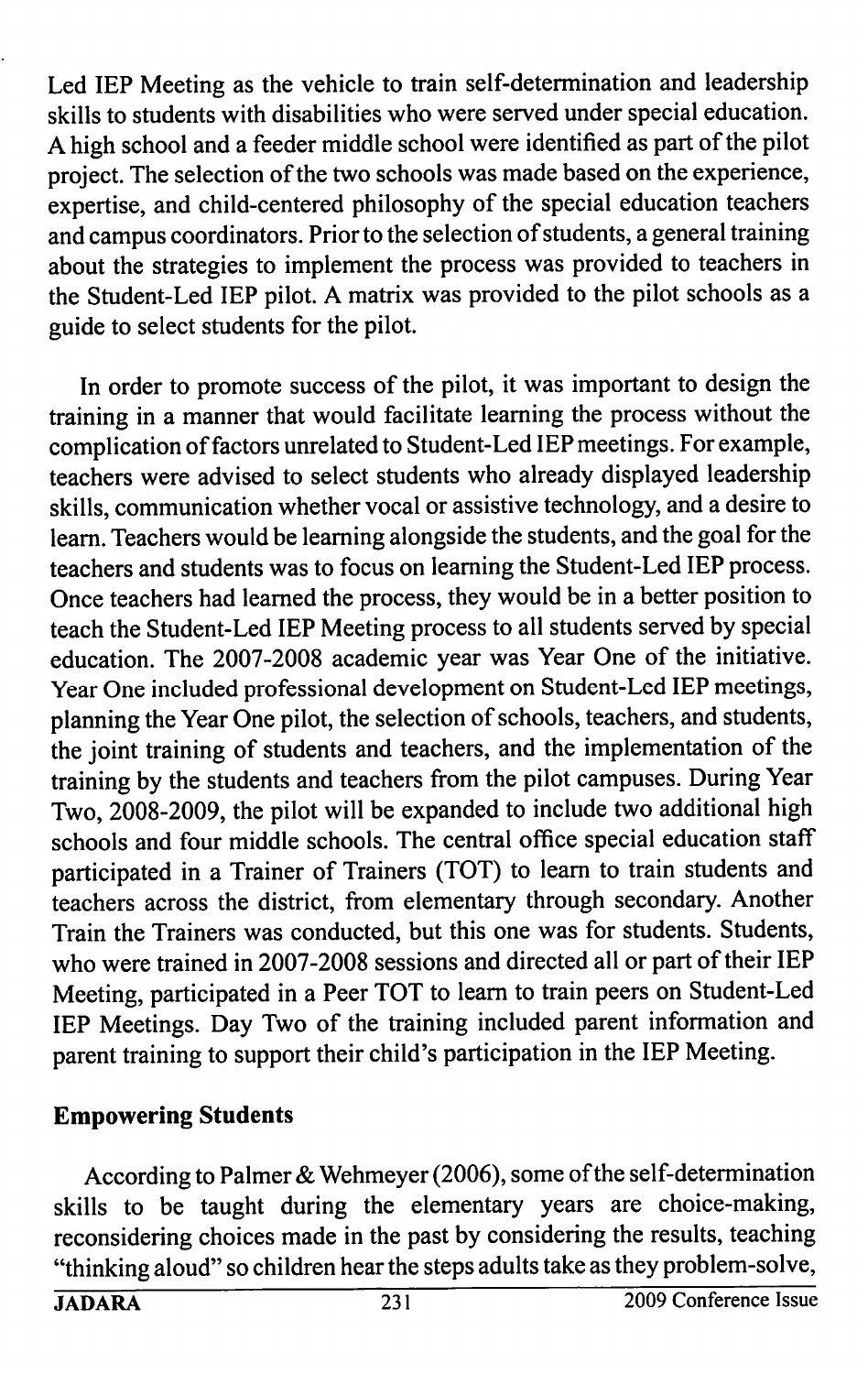systematic self-evaluation of the student's work, setting goals, implementing the goals, reviewing the goals for results, and making necessary adjustments to the goals. The steps described above mirror the activities in developing the lEP, implementing the plan, monitoring the plan, and making necessary adjustments to ensure success of the plan.

One key to the model was to move past training teachers. In recent years, the demands of teaching, paperwork, and local, state, and federal initiatives leave few precious minutes for teachers to integrate new skills and strategies into existing schedules. Teachers leave professional development with the best of intentions only to return to the hectic pace of the classroom with the newly-found materials on the desk with the "to-be-done-in-the-future" stack. The new training design was to take the training directly to the students and have the teachers leam side-by-side. It was key to limit the number of adults in order to ensure a comfort level for the students and keep the focus as a student training and not a teacher training. This enabled the students, not the teachers, to leave the training with the "to-do list," and moved the teacher role to facilitator rather than initiator.

## Curriculum to Empowerment

Research from the Arizona Student-Led lEP Toolkit for Teachers and the Boeme Independent School District's Finding My Voice funded by the Texas Council for Developmental Disabilities were some of the many resources used to develop the training. In addition, research by Ed O'Leary, James E. Martin, Laura H. Marshall, and Michael L. Wehmeyer, along with many others, provided information and resources to the model.

On Day One, students arrived at a location that was the district's professional staff development center. Five to six students were placed at round tables with one or two teachers per table. Each student was provided a student edition of the Student-Led lEP handbook, and each teacher received a teacher edition. Differentiated Instruction was used to conduct the training through the use of differentiated lectures, flexible grouping, audio/visuals, and cooperative learning. Accommodations and modifications were used as needed. The training was interactive, and the PowerPoint presentation used graphics rather than text as much as possible to convey the information. The trainers were two outside consultants from Mitchell-Panter Consulting, LLC, in Montgomery, Texas. Both consultants were not only educators, but were a mother-daughter team that could share personal experiences of the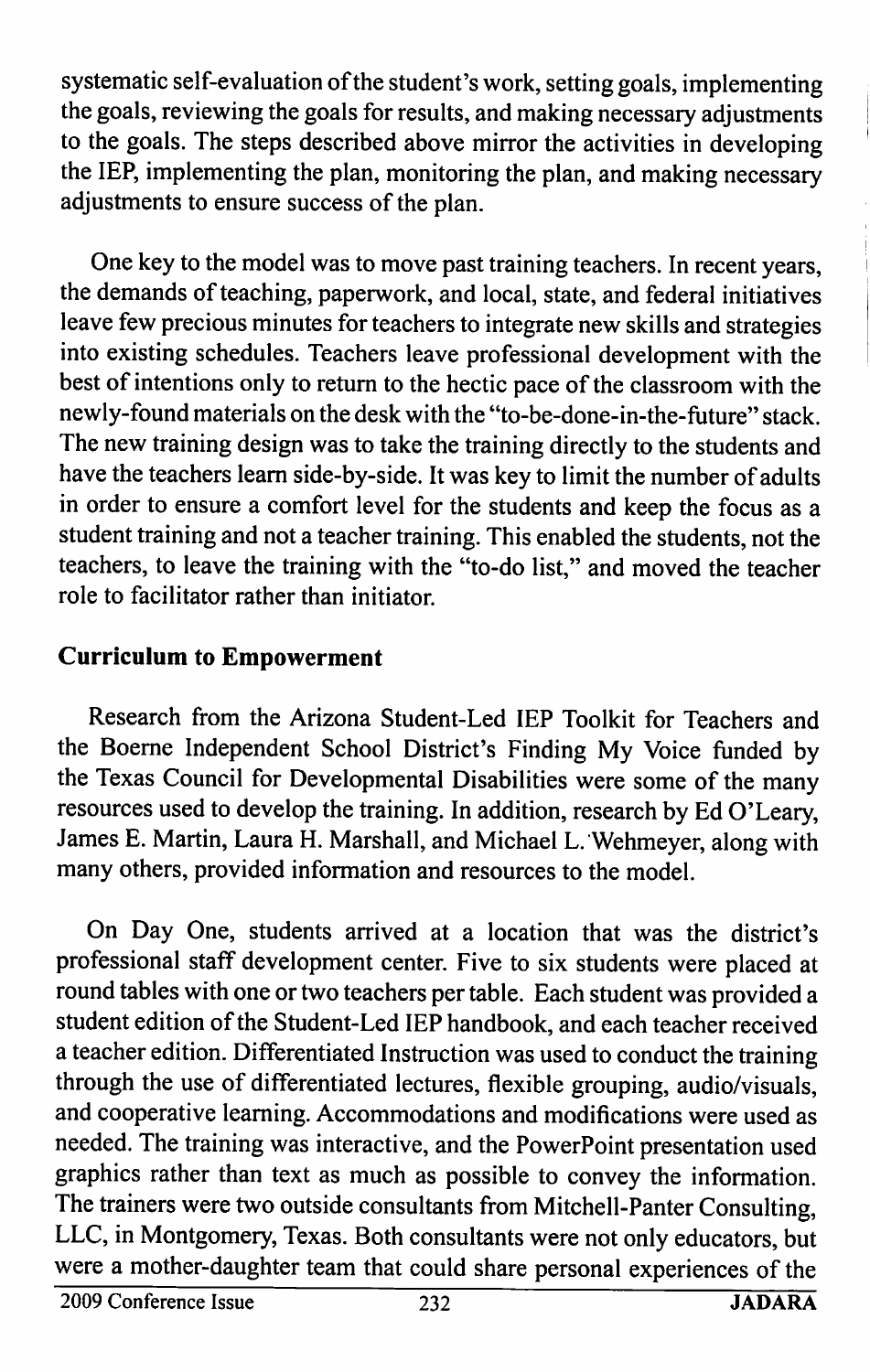special education process from the family side as well as the professional side.

During Day One, students were taught about special education law that pertained to the lEP meeting and their rights as students. Sometimes educators neglect this information or graze over it so as not to create or feed adversarial roles in students. We found that after providing very specific information to the students on their rights and roles in the lEP Meeting, no student misused the information; instead the students became very collaborative in their new roles as partners in the education planning process.

To fulfill their roles as partners, students had to understand their disability. To do this, one of the trainers, Mrs. Beth Panter, talked to the students about disabilities and what it meant. Mrs. Panter was served under special education and the impact of disabilities on education and postsecondary goals. She explained to the students that their disability was not who they were but rather one part of them. After Mrs. Panter shared how her learning disability affected her and what she did to help herself be successful in spite of her disability, teachers and students participated in interactive discussions at their tables about their disabilities. One finding in the activity was that adults had more difficulty and a greater sense of discomfort discussing their disabilities or disabilities of the students than the students had in discussing their personal disabilities.

Students brought with them information regarding their academic standing, and transition assessment results that had already been conducted. During the training, each student participated in a learning styles and multiple intelligence assessment. Students were taught how to look at the assessment results and draw conclusions about their strengths, needs, interests and preferences. These are also requirements of transition services under federal law. During the "Discovering Me" activity, students recorded their findings on a personal profile form and used the assessment information to identify postsecondary goals for employment, postsecondary education, and independent living. After learning what a "measurable, postsecondary goal" was, students were assisted in writing their personal measurable, postsecondary goals to submit at their lEP Meeting.

In transition services, the coordinated set of activities includes the course of study, agency connections, and other activities that facilitate the student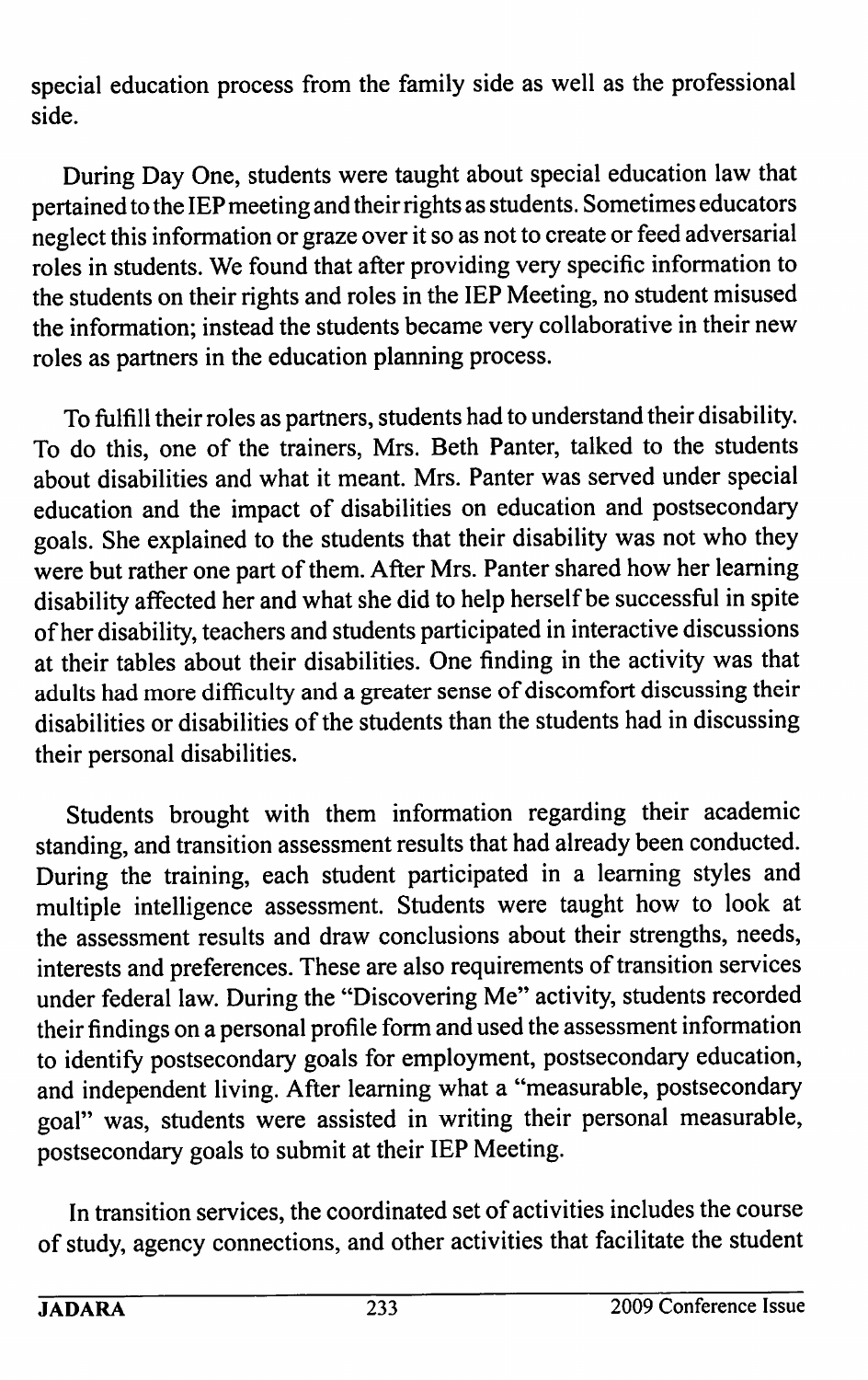meeting their personal postsecondary goals. Teachers brought course selection handbooks for secondary campuses, and students used their postsecondary goals to review the academic achievement record (transcript) and select courses that would help them to meet graduation requirements and facilitate what they wanted to do after high school in terms of employment and/or participating in postsecondary education. Trainers and students discussed transportation issues, related services, extracurricular activities that were aligned with postsecondary goals, and natural support systems. Trainers taught the role of employment in preparing for postsecondary goals and encouraged students to participate in employment while in high school. Students were advised to look for employment opportunities related to their postsecondary goals that would help with career awareness and career investigation in addition to building a meaningful employment resume.

Day Two was a half-day format with one group attending in the morning and the second group in the afternoon on a Saturday. A joint pizza lunch was provided with parents who were picking up and dropping off, encouraged to stay and eat pizza with the students and learn about the Student-Led lEP training their child attended. Day Two of the Student-Led lEP training focused on the actual meeting and preparation activities. Students were taught what the meeting looked like and viewed a video from Martin and Marshall of a Student-Led lEP meeting. Trainers discussed the dynamics of seating arrangements and how to lead a meeting. Students were reminded they could invite people they believed would be beneficial participants in helping them plan for the future, but as with all meetings, the number of participants should be kept to a manageable number in order to accomplish the tasks. Examples and templates were provided for meeting invitations, brochures, PowerPoint presentations, and student lEP meeting agendas. Students were encouraged to use the templates as a guide and to personalize the meeting tools to display their goals and demonstrate who they were as a person, a student, and a young adult with plans for a future.

An important component of Day Two was to address the role of parents in the Student-Led lEP meeting. While the trainers took notes on poster paper, students were asked to brainstorm how their parents could help them prepare to lead their lEP meeting and to meet their personal postsecondary goals for after high school. During the joint pizza lunch with the students, teachers, and parents, the trainers shared with the parents the ideas the students had about how parents could help. A question-and-answer session followed the information-sharing portion of the working lunch. The last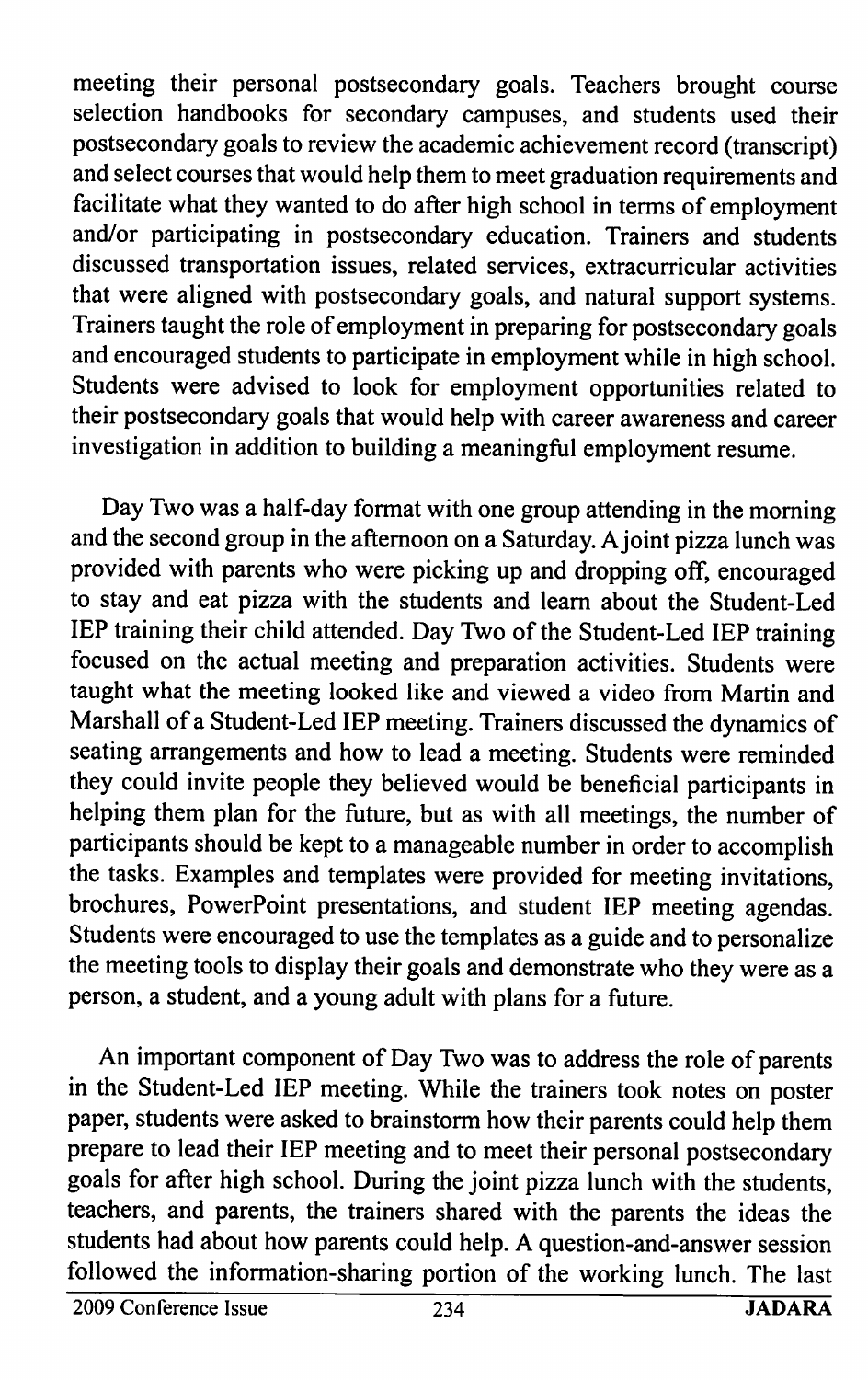part of each group's training was to remind students to celebrate after they directed their lEP meeting. Many adults have never led an adult meeting. The students involved in the pilot training were ahead of the game in leadership activities.

# Follow-up

Following the training, students began to develop tools to direct their lEP meeting and to plan with teachers for the next meeting. Campus coordinators and teachers indicated an immediate positive response from students following the training that included word of mouth sharing of the training. This resulted in additional students requesting to be trained, as well as a significant increase in student involvement in self-monitoring their grades and academic progress.

Although the plan was to increase the implementation by adding two high schools and four middle schools to the Student-Led lEP training schedule, the overwhelmingly positive response resulted in adding all 14 middle schools and seven high schools." District special education administrators were trained to become trainers of students and teachers on the process. Students who participated in the 2007-2008 training and who directed their lEP meetings are being trained as trainers of the Student-Led lEP process. The goal is to have students training students in the future.

In February 2009, the North East Independent School District and Mitchell-Panter Consulting were asked to be a keynote speaker at the state transition conference in Austin, Texas on the Student-Led lEP. Since the peer train-the-trainers (TT) was conducted prior to the state conference. The NEISD students co-presented with the teachers and consultants from Mitchell-Panter Consulting at the state conference. Prior to the keynote training sessions, the students participated in a student-panel to discuss their experiences with Student-Led lEP meetings. Parents and teachers provided insights to the conference audience on the positive changes and leadership qualities they had seen in their young adults. One grandmother noted, "I was encouraging my family to move closer to me since I am getting older. Now, I see what my grandson has accomplished and I don't want him to stop growing." Another parent stated, "I would have never believed my child could lead her (lEP) meeting, much less be a speaker at a state conference of 800 teachers. I am so proud of her." In March 2009, the students who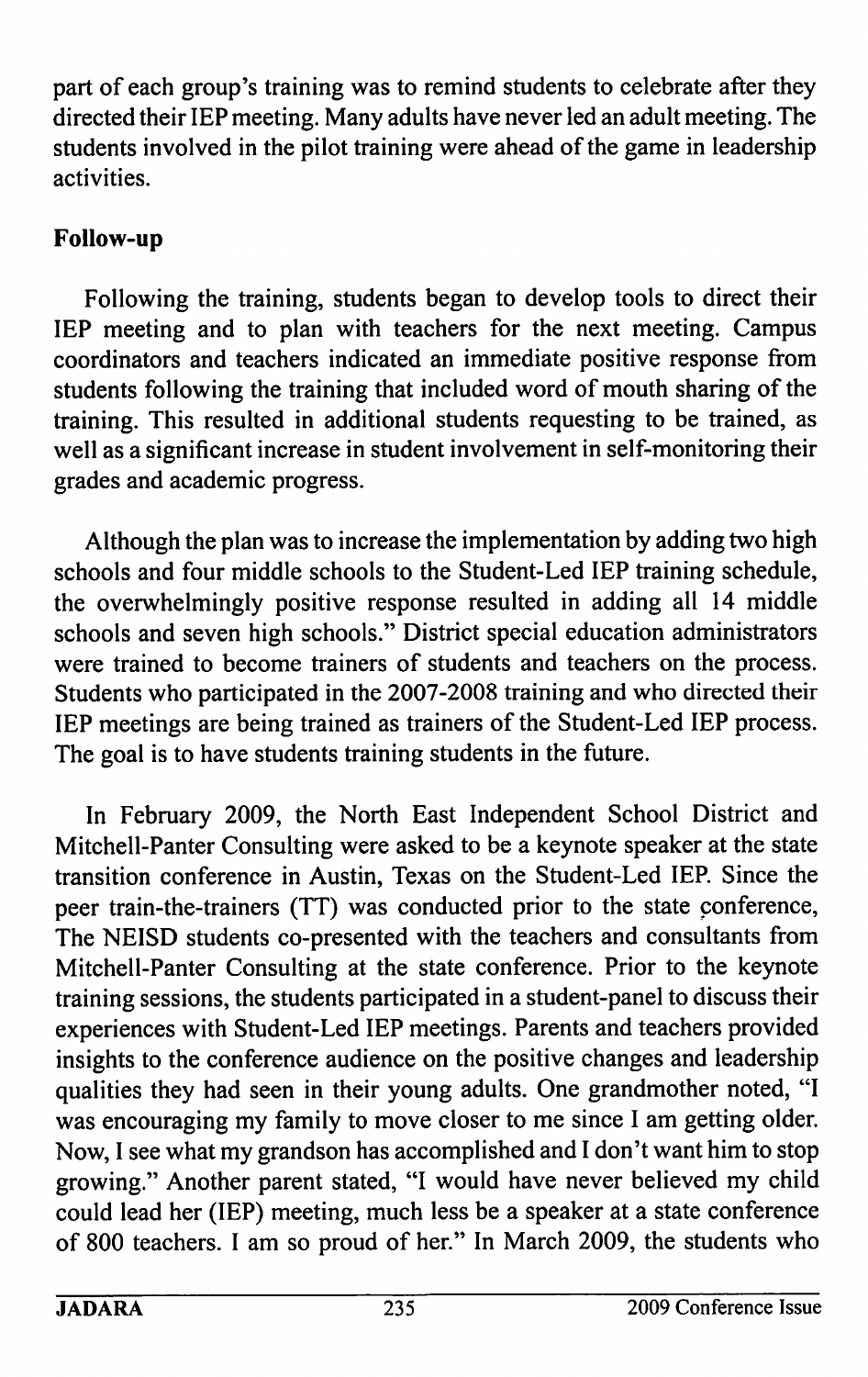participated in the Student-Led lEP training and the TT, along with the Student-Led lEP teachers, won the NEISD Superintendent's Award, which is awarded for exceptional performance. The group was recognized for its participation in the innovative student leadership training.

## Implications for Students with Hearing Loss

The original group of 20 high school students, who were trained in Student-Led lEP meetings, included a female student with a hearing loss who was a junior. The student had an auditory device which enabled her hear the oral conversation. She was given preferential seating with her hearing ear on the same side as the location of the presenters. Because much of the training was interactive sessions at the group table, hearing was not determined to be a problem. The presenters from Mitchell-Panter Consulting had been made aware of the accommodation needs, and when working with groups at each table, sat on the side of the student that provided the best hearing access.

During the spring of 2009, self-determination training sessions were conducted by Mrs. Panter to train students with disabilities to navigate the postsecondary education system and the use of disability services. One of the high school groups trained consisted of students in the NEISD Regional Day School Program for the Deaf, who were interested in going to "college." Students who participated in the self-determination training for postsecondary education were told strategies to select a college based not only on the college's reputation for academics but also know the competence and philosophy of the Office of Disability Services (CDS). Students learned how to apply to the office that services students with disabilities and if possible visit the colleges and interview staff in the CDS office. As the consultant explained, upon "visiting one of my top three choices, I sensed at the CDS office it would be like pulling teeth to get any help. I eliminated that college based on the attitude of staff in the CDS office." Students were very interested in the suggestion to talk with someone at the college who had the same disability and were either a junior or senior. This would enable the "entering freshman" to learn the strategies the upper-level student who was deaf or hard of hearing used to navigate the postsecondary education system. As Mrs. Panter told the students, it is important to learn from students, "who had already walked the walk," about what worked and did not work for them.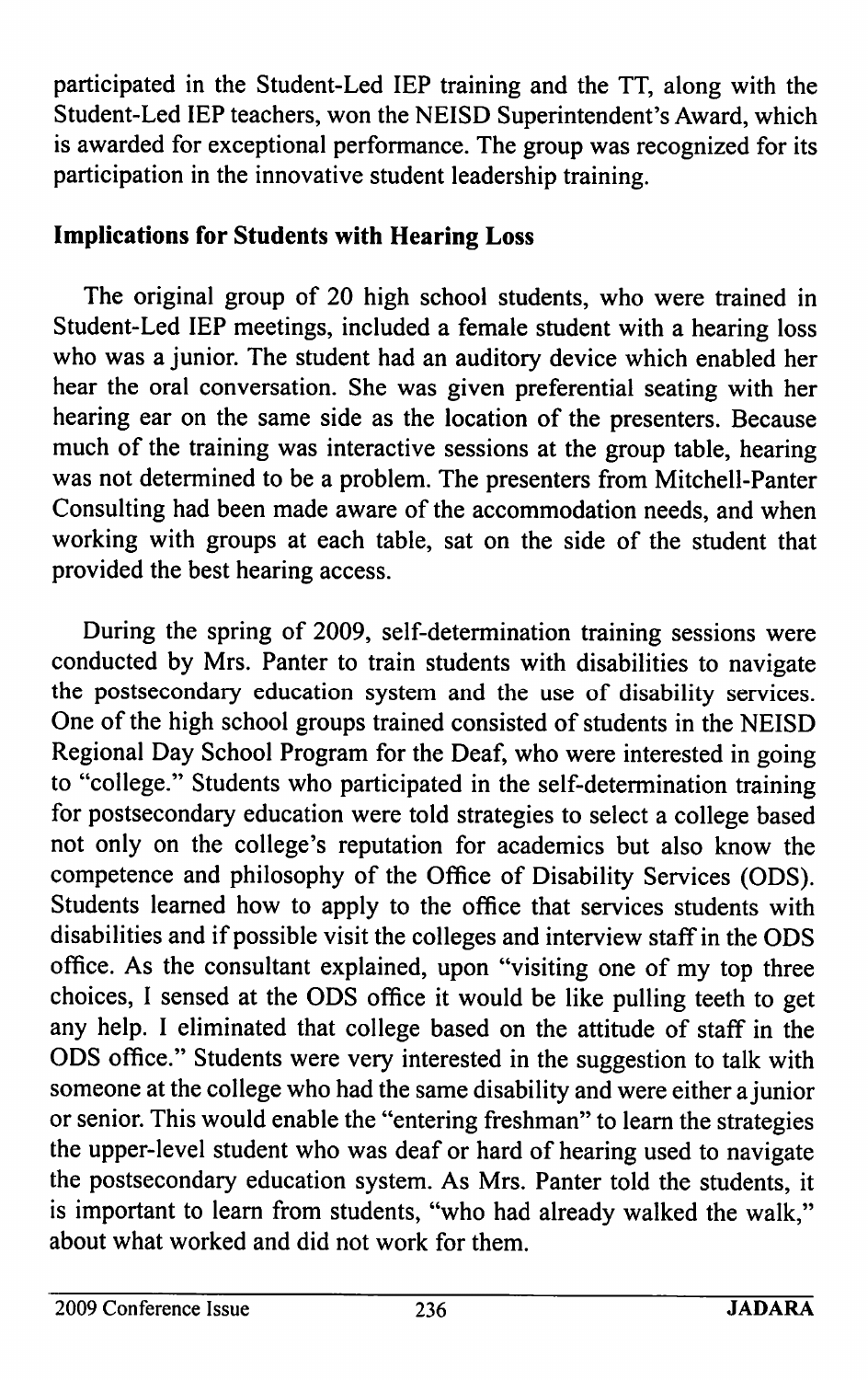### Summary

Students with deafness or who are hard of hearing must, like all other individuals, navigate their way through the adult world after graduation. This journey is taken without the assistance of special education or other entitled support services. Services in the adult world are not entitlement services and are available only if the services exist, the funding is appropriated, and the staff is available. If the above is present and the young adult is able to receive the service, by the time the adult red tape or the adult system moves, the crisis may have ended with loss of job, being kicked out of postsecondary institutions, or even worse consequences. Leaming how to help one's self is the best tool available, leaving other support systems as enhancement or supplementary to what the young adults with disabilities can do for themselves. There are many kits and trainings on self-determination to teach children how to cope, to recognize strengths and needs, develop and implement plans, etc. The problem is that the practice for such skills occurs in crisis situations, which is not conducive to long-term acquisition of skills. Question: What activity already exists within the public school system in which an activity is conducted to assess strengths and needs, develop goals, implement the plan, monitor the plan for progress, make adjustments to the plan, practice social skills and communication, as well as develop leadership? Yes, it is the lEP process. The Student-Led lEP process teaches life-long skills in self-determination and leadership with the opportunity to practice in an adult environment that is not designed to be a "crisis activity." Give students a chance to take control of their lives. Implement Student-Led lEPs at your school.

Vickie Mitchell, Ed.D. Mitchell-Panter Consulting, LLC 106 Cove Place Montgomery, TX 77356 (936) 494-9080 Voice vmitchell@mitchellpanterconsulting.com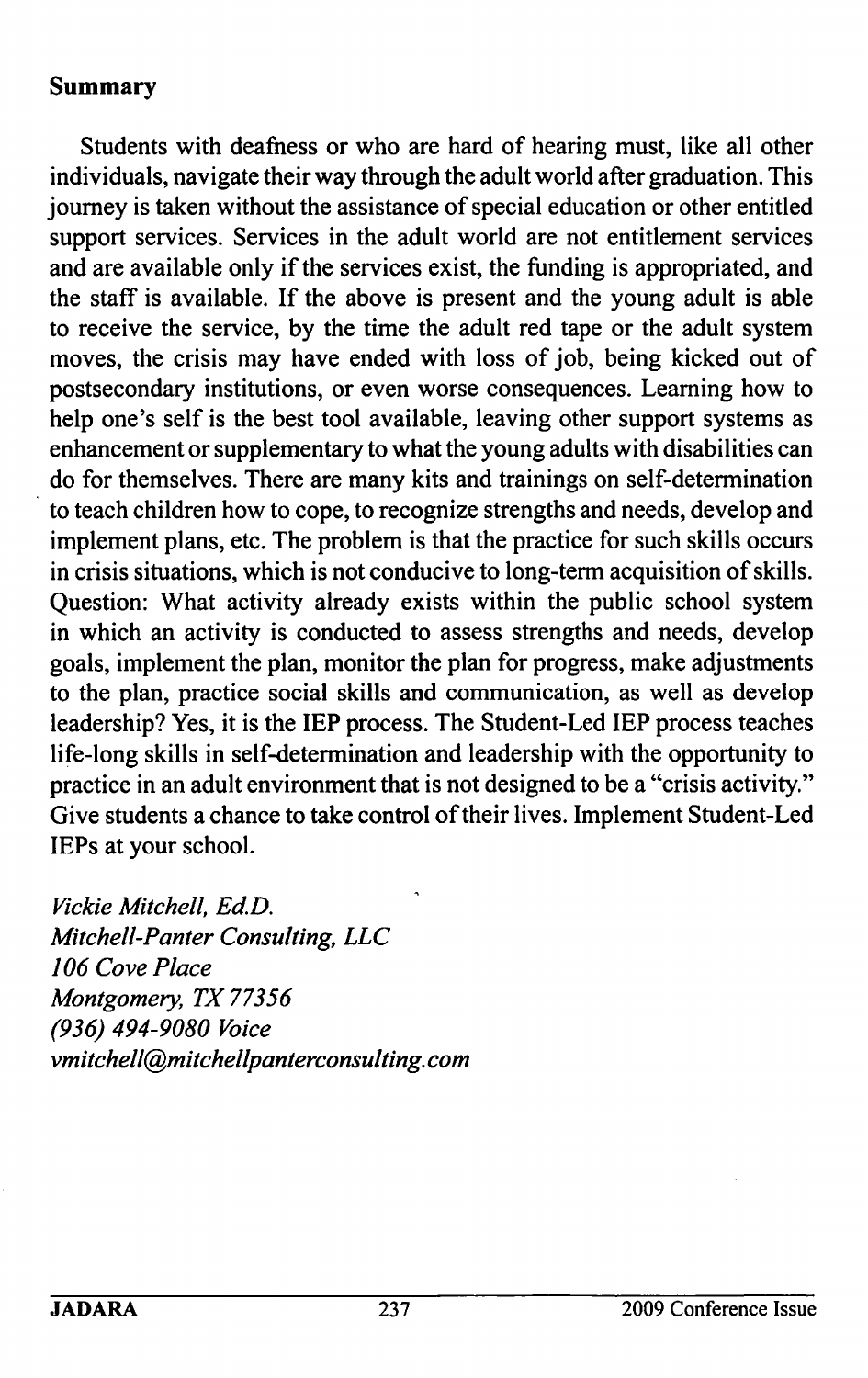#### References

- Benz, M., Lindstrom, L., & Yovanoff, P. (2000). Improving graduation and employment outcomes of students with disabilities: Predictive factors and student perspectives. Exceptional Children, 66, 509-529.
- Boeme Independent School District. (2006). Finding my voice. Austin, TX: Project funded by the Texas Council for Developmental Disabilities.
- Eisenman, L., Chamberlin, M., & McGahee-Kovac, M. (2005). A teacher inquiry group on student-led lEPs: Starting small to make a difference. Teacher Education and Special Education. Vol. 28, 3-4, p. 195-206.
- Flexer, R. W., Simmons, T. J., Luft, P. and Baer, R. M. (2005,  $2<sup>nd</sup> Ed$ ). Transition planning for secondary students with disabilities. Upper Saddle River, NJ: Merrill Prentice Hall.
- Individuals with Disabilities Education Improvement Act of 2004. 20 U.S.C. [34 CFR 300.321(b), 20 U.S.C. 1414(d)(1)(B)].
- InterAct Arizona Student-Led lEP Outreach Project. (2004) 10 Simple Strategies for Student-Led lEPs. Available online: www. studentledieps.org.
- InterAct Arizona Student-Led lEP Outreach Project. (2004). Who makes the choices? Arizona student-led lEP toolkit for teachers. Available online: www.studentledieps.org,
- Martin, J. E., & Marshall, L. H. (1995). ChoiceMaker: A comprehensive self-determination transition program. Intervention in School and Clinic, 30, 147-156. (ERIC Document Reproduction Service No. EJ 497 548).
- Martin, J. E., Marshall, L. H., Maxson, L., & Jerman, P. (1998). Selfdirected lEP kit with closed-captioned video. (ISBN #1570354162). Fredrick, CO: Sopris West Publishing.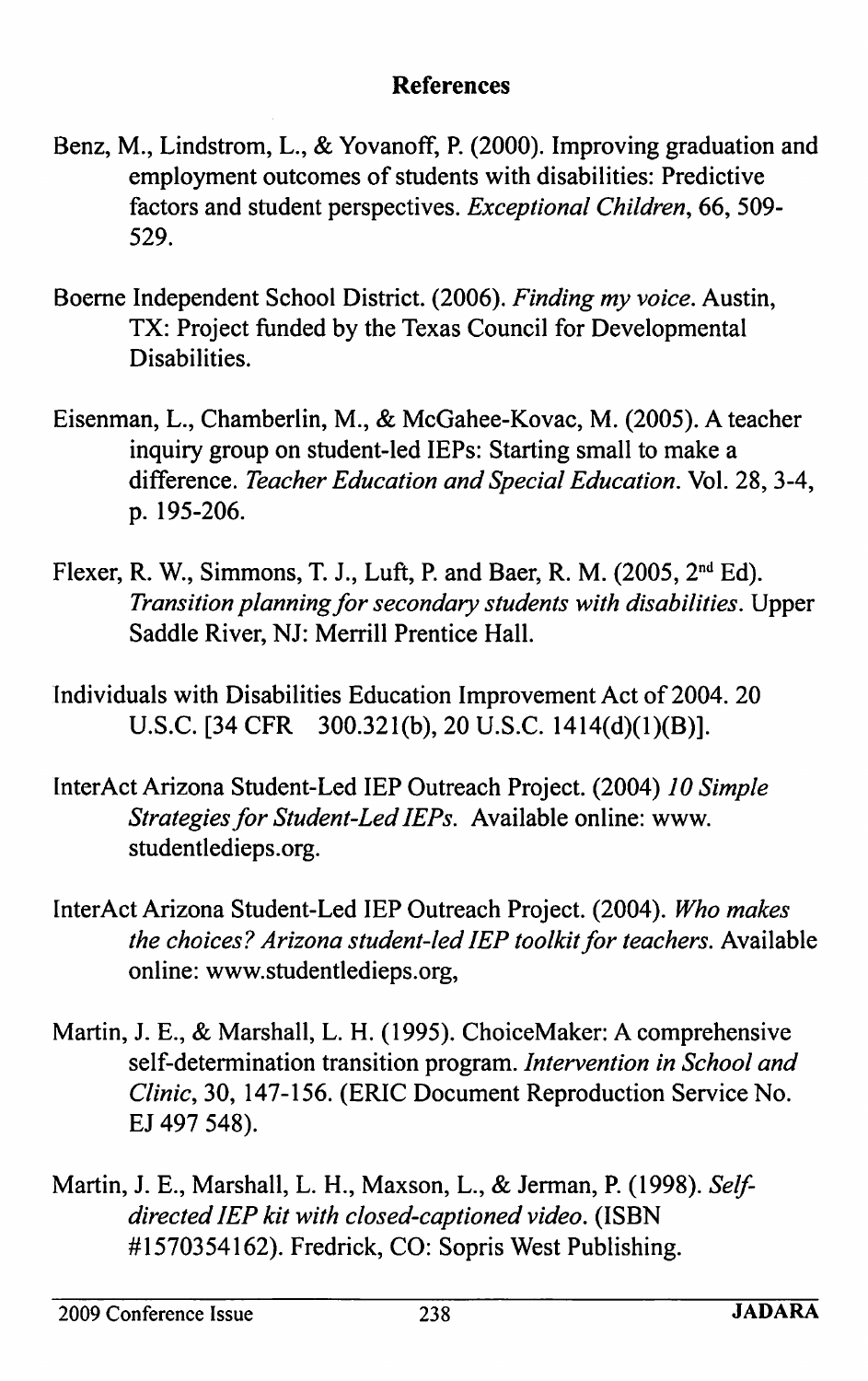- Martin, J. E., Marshall, L. H. & Sale, P. (2004) A 3-year study of middle, junior high and high school IEP. Council for Exceptional Children, 70, 285-297.
- Mason, C. Y., McGahee, M., & Johnson, L. (2004). How to help students lead their IEP meeting. TEACHING Exceptional Children. 36(3), 18-24.
- McGahee, M., Mason, C., Wallace, T. & Jones, J. (2002). Student-led lEPs: A guide for student involvement. Council for Exceptional Children.
- O'Leary, E. (2004). Transition outcomes projects. Logan, UT: Mountain Plains Regional Resource Center.
- Palmer, S. B. & Wehmeyer, M. L. (2003). Promoting self-determination in early elementary school: Teaching self-regulated problem solving and goal setting skills. Remedial and Special Education, 24(2), 115-126.
- Storms, J., O'Leary, E. & Williams, J. (May, 2000). Transition requirements: A guide for states, districts, schools, universities, and families. Minneapolis, MN: National Transition Network, University of Minnesota. U.S. Department of Education Office of Special Education Grant.
- Wehman, P. (2003). Life beyond the classroom: Transition strategies for young people with disabilities (3<sup>rd</sup> Ed.). Baltimore, MD: Paul H. Brookes Publishing.
- Wehmeyer, M. (2006). Self-determination and individuals with severe disabilities: Re-examing meanings and misinterpretations. Research and Practice in Severe Disabilities, 50,113-120.
- Wehmeyer, M., Agran, M. & Hughes, C. (1998). Teaching selfdetermination to students with disabilities: Basic skills for successful transition. Baltimore, MD: Paul H. Brookes Publishing.
- Wehmeyer, M. & Field, S. L. (2007). Self-determination: Instructional and assessment strategies. Thousand Oaks, CA: Corwin Press.